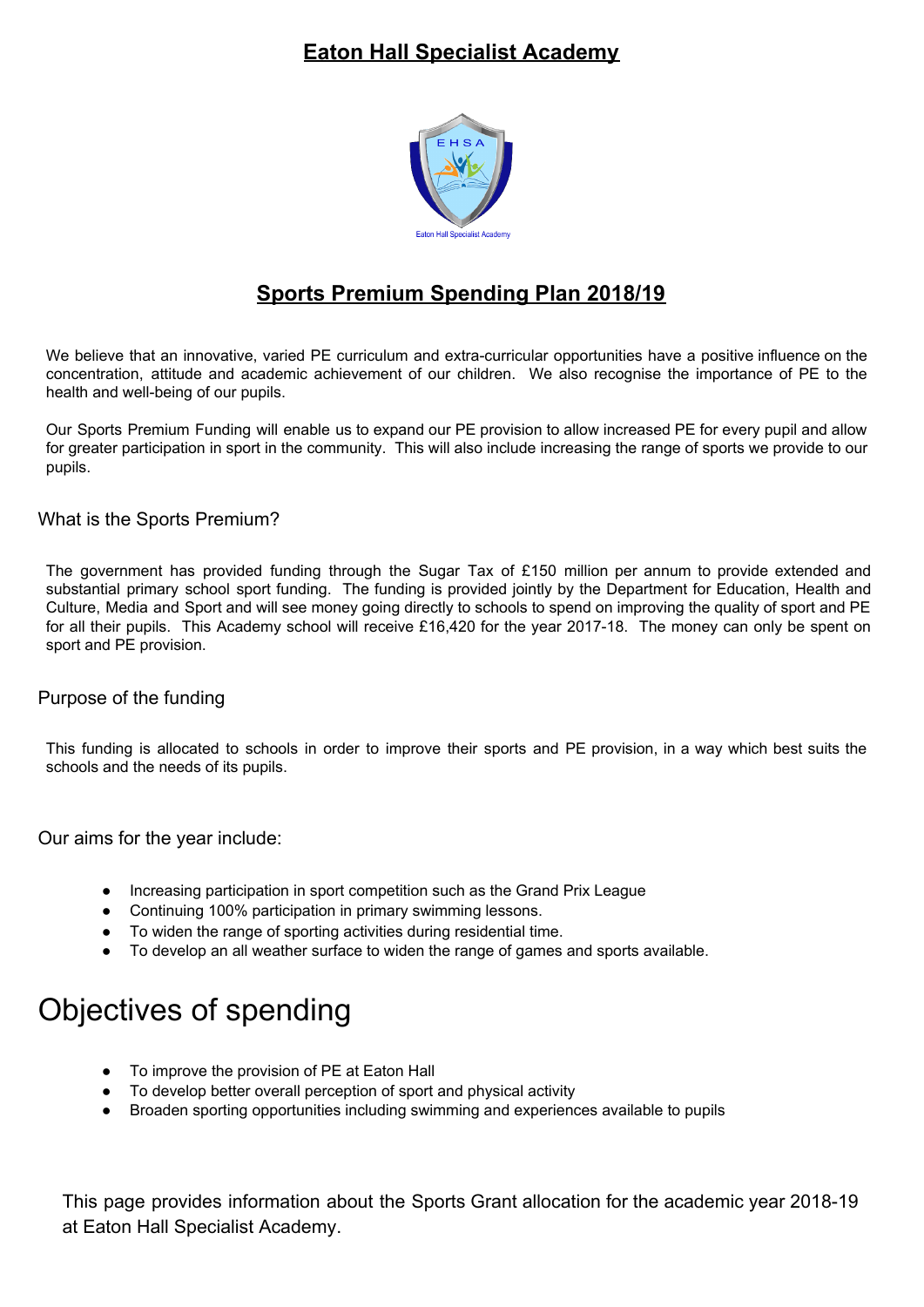| Number of pupils and sport premium grant (SPG)      |                          |                                                                                                                                                                                                    |                                                                                                                                                                                                                                       |                                                                                                                                            |  |  |  |
|-----------------------------------------------------|--------------------------|----------------------------------------------------------------------------------------------------------------------------------------------------------------------------------------------------|---------------------------------------------------------------------------------------------------------------------------------------------------------------------------------------------------------------------------------------|--------------------------------------------------------------------------------------------------------------------------------------------|--|--|--|
|                                                     |                          |                                                                                                                                                                                                    | The sport premium funding (SPF) income<br>for 2017-18 was £19,247<br>Including the amount carried forward the<br>funding for 2017-18 will be £35,487                                                                                  |                                                                                                                                            |  |  |  |
|                                                     |                          | What are we doing with the 'Sport Premium Funds' in 2018-2019?                                                                                                                                     |                                                                                                                                                                                                                                       |                                                                                                                                            |  |  |  |
| <b>Item/Project</b>                                 | <b>Estimated</b><br>cost | <b>Objectives</b><br><b>Specialist</b><br><b>Provision</b>                                                                                                                                         | <b>Desired</b><br><b>Outcomes</b>                                                                                                                                                                                                     | Impact & How Impact is<br><b>Measured (anything</b><br>measurable will be<br>completed by end of<br><b>July 2019)</b>                      |  |  |  |
| Hire of<br>Swimming<br>Pool                         | 1,073                    | Weekly hire of<br>local swimming<br>pool                                                                                                                                                           | For all primary<br>groups to have<br>access to<br>swimming during<br>the course of the<br>year                                                                                                                                        | 100% participation rate in<br>swimming by all primary<br>pupils as well measurable<br>progress in the ability to<br>swim                   |  |  |  |
| <b>Grand Prix</b><br>League                         | 50                       | Participation in all<br>3 legs of the<br>special school<br><b>Grand Prix</b><br>League                                                                                                             | For a number of<br>primary aged<br>pupils to take part<br>and represent the<br>school in the<br>competition.<br>To play<br>competitively<br>outside of Eaton<br>Hall and to<br>understand<br>difficulties faced by<br>other children. | For Eaton Hall to retain<br>the Grand Prix League                                                                                          |  |  |  |
| <b>Residential</b><br>Sporting<br><b>Activities</b> | 3540                     | Evening activities<br>cover a range of<br>sporting and<br>physical activity<br>including<br>swimming,<br>skating, football<br>in the community,<br>archery, bowling<br>and adventurous<br>activity | To introduce<br>primary aged boys<br>to a wider range of<br>activities than<br>would be the case<br>from the PE<br>curriculum.                                                                                                        | For all primary boys in<br>residence to take part in<br>at least one sporting<br>activity that is outside the<br>normal PE curriculum.     |  |  |  |
| <b>Outdoor Play</b><br>Area                         | 25,000<br>(estimate)     | To build an all<br>weather outdoor<br>play area in the<br>'outback' area of<br>the school.                                                                                                         | To allow a wider<br>range of sports<br>and games to be<br>played throughout<br>the school day.                                                                                                                                        | To see a wider range of<br>sports and games offered<br>within the wider PE<br>curriculum and to see<br>progress accelerate as a<br>result. |  |  |  |